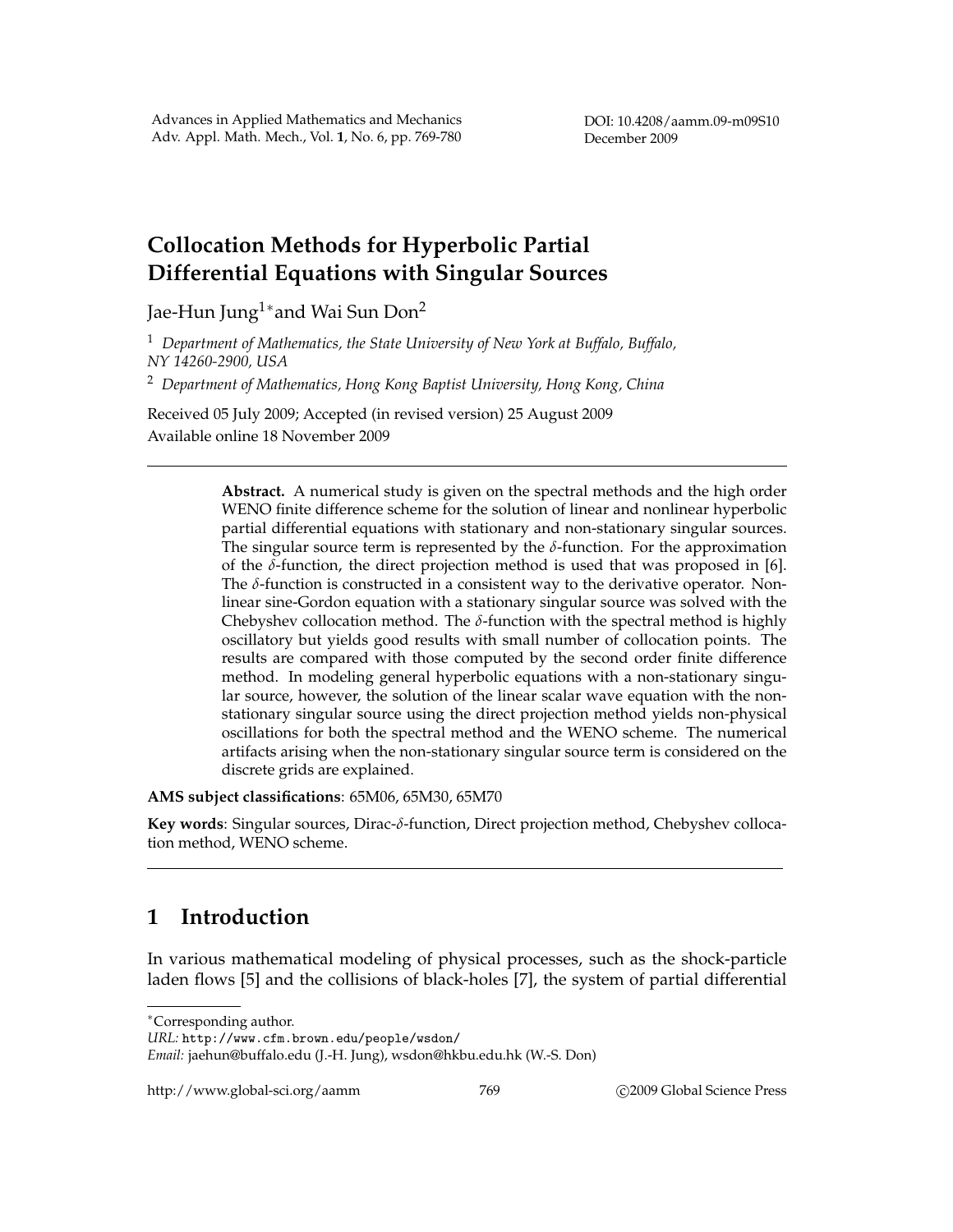equations (PDEs) often involves point sources as a forcing term on the right hand side of PDEs. For example, consider the following 1D scalar hyperbolic equation

$$
U_t + F_x(U) = S(x, t), \quad U : \mathbb{R} \times \mathbb{R}^+ \to \mathbb{R}, \quad t > 0,
$$
\n(1.1)

where *F*(*U*) is the flux whose Jacobian *∂F*/*∂U* has real eigenvalues and *S*(*x*, *t*) is the source term consisting of a singular function such as the *δ*-function and its derivative(s).

In this work, we consider some numerical issues related to the solution of PDEs with a stationary source  $(S(x))$  is a function of space only) and a non-stationary singular source  $(S(x, t))$  is a function of both space and time) with the collocation methods such as the spectral methods and high order weighted essentially non-oscillatory (WENO) finite difference methods (see [1, 3, 4, 12] and references therein for details of these methods). It should be noted that the WENO methods are particularly suitable for solving problem with solution containing discontinuities. Following the convention, the singular sources are represented by the Dirac-*δ*-function and/or its derivative(s).

Due to the singular nature of the point sources, a smooth initial condition may yield a solution containing discontinuities even for a linear scalar equation. High order numerical approximations of such nonsmooth solutions would suffer from the well-known Gibbs phenomenon [3, 4]. Consequently, the numerical solutions become oscillatory near the singularity and high order convergence will be lost near the singularity. For the time-dependent problem, the scheme would even become unstable. To handle this situation, the point sources are often regularized to obtain a smoother representation of the *δ*-function so that the approximation converges to the *δ*-function in the usual limit sense. Several related regularization methods have been developed [2, 10, 11, 13]. The Gaussian function approximation (GA) method is the simplest approximation popularly used. One can also make use of an alternative definition of the *δ*-function that the derivative of the Heavside function *H*(*x*) is the *δ*-function in the distribution sense, namely,  $dH(x)/dx = \delta(x)$ . The derivative operator will then be incorporated into the derivative operator of the flux function *F*. This is what we call the Direct Projection (DP) method in this study which was proposed in [6].

In this paper, we focus our discussion on the numerical approximations of PDEs on a set of discrete grid points and we shall limit our discussion to the one-dimensional scalar linear and nonlinear problems. We will demonstrate the application of the DP method for solving the nonlinear sine-Gordon equation with a stationary singular source term using the Chebyshev collocation method [3, 4, 6] and compare the results obtained by the second order finite difference scheme using the GA method. The solution with the spectral method converges quickly when the number of grid points is increased.

For a non-stationary singular source that is moving in time, one has to consider the effect of the movement of the singular source in time and space. The *δ*-function can be located between two discrete grid points causing errors in modeling of the *δ*-function. We demonstrate, through a simple linear scalar wave equation with a non-stationary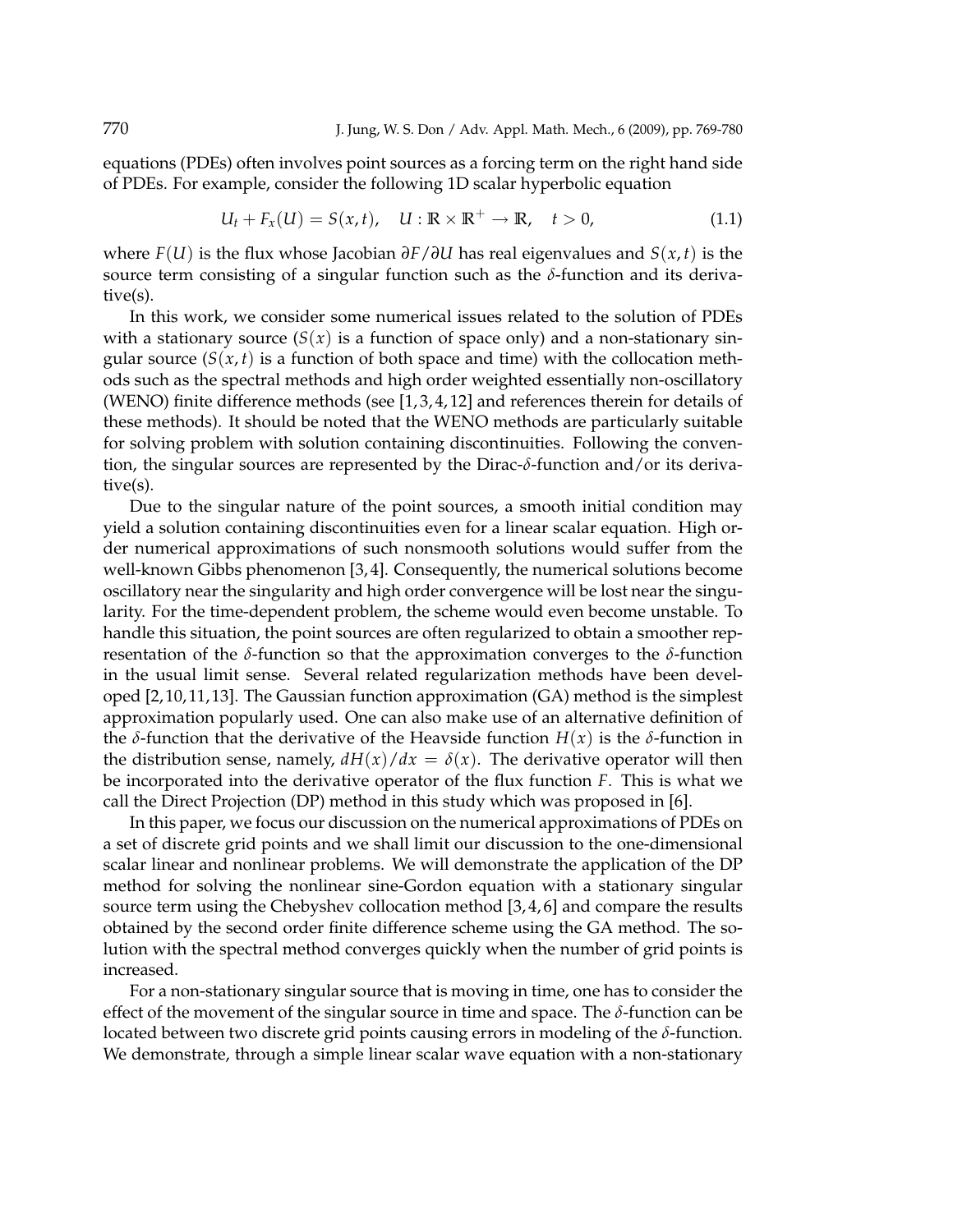singular source, that numerical oscillations could be generated due to the movement of the *δ*-function through the discrete grids as the location of the *δ*-function is no longer located exactly at the grid point at a given time. The frequency or wavelength of the oscillations is directly related to the product of the number of the grid points and the speed of the propagation of the *δ*-function.

The paper is composed of the following sections. In Section 2, we briefly describe two approximation methods for the singular source term, namely, the GA method and the DP method. In Section 3, we consider scalar PDEs with the stationary singular source term. We solve the linear scalar wave equation with stationary singular source by the Chebyshev collocation method and the fifth order WENO finite difference scheme and the singular source term is approximated by the DP method. We also solve the nonlinear sine-Gordon equation with a stationary singular source. The numerical experiments based on the Chebyshev collocation method with the DP method and the second order finite difference method with the GA method for the singular source are presented. We present some results of the sine-Gordon problem at the sub-critical and super-critical velocities. In Section 4, we illustrate the non-physical oscillations generated by a non-stationary singular source on a finite grid. The linear scalar wave equation with a non-stationary singular source is served as a model to demonstrate the phenomenon. The PDEs is solved by the high order WENO-Z finite difference scheme while the singular source is approximated by the DP and GA methods. A brief summary and future research direction are given in Section 5.

### **2 Approximations of singular sources**

In this study, we consider the equation (1.1), the scalar hyperbolic equation with a singular source (forcing) term,  $S(x,t) = S(x+ct)$ . For simplicity, we consider the case that the propagating speed *c* of the singular source term is either zero or a real constant for all time *t*.

Let *S* be represented by the Dirac *δ*-function and/or its derivative(s). The Dirac *δ*function and its derivatives are defined by the following equations in the distribution sense, i.e., for a given real-valued function  $f(x)$  in the domain  $\Omega = [-1, 1]$ 

$$
\int_{-1}^{1} f(x)\delta(x - y)dx = f(y),
$$
 (2.1)

and

$$
\int_{-1}^{1} f(x)\delta'(x-y)dx = -f'(y), \quad \int_{-1}^{1} f(x)\delta''(x-y)dx = f''(y), \quad \cdots,
$$
 (2.2)

where  $-1 < y < 1$  and the superscript  $\prime$  denotes the derivative with respect to *x*.

Since the Dirac *δ*-function is singular in nature and only defined in the distribution sense, it is not possible to calculate its value directly. In order to model the *δ*-function, we consider the following two possible cases;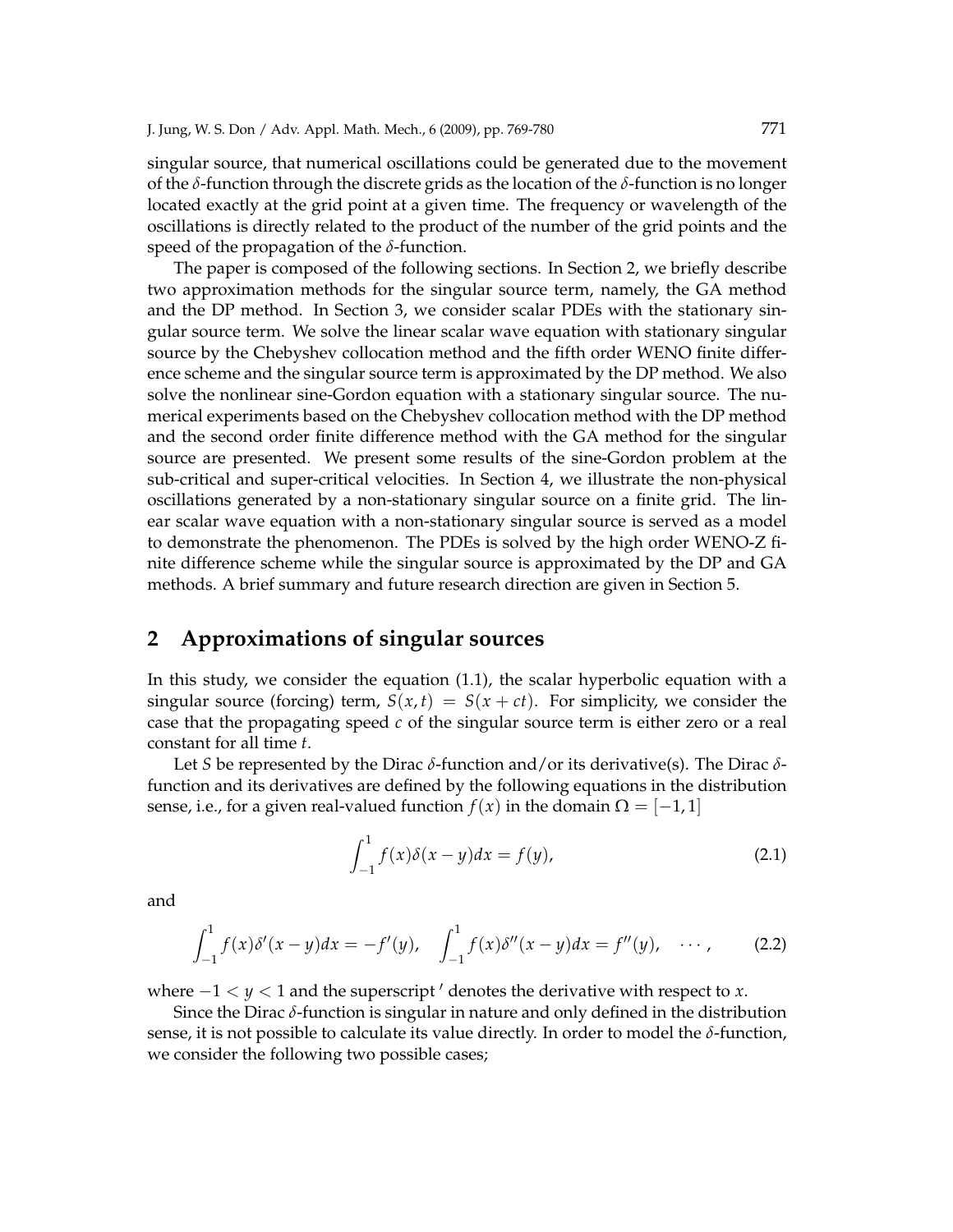• approximate the  $\delta$ -function using the GA method as

$$
\delta_G(x-a) = \frac{1}{\sigma\sqrt{\pi}} \exp\left(-\frac{(x-a)^2}{\sigma^2}\right),\tag{2.3}
$$

where  $\sigma$  is chosen such that  $\delta_G$  is sufficiently small near  $x = \pm 1$ . On a given grid with *N* + 1 collocation points, *σ* also decays with *N* such that

$$
\sigma = \sigma(N) = \frac{\alpha_0}{N}.
$$

The free parameter  $\alpha_0$  is chosen such that the integral value of  $\delta_G$  over [-1,1] converges to 1 based on the quadrature if  $N \to \infty$ .

• approximate the  $\delta$ -function using the DP method, i.e.,

$$
\delta_N(x-a)=D_N H_N^a(x),\qquad \qquad (2.4)
$$

where  $D_N$  is the derivative operator for a certain numerical method such as the finite difference method on a prescribed set of  $N+1$  grid points, the spectral collocation method of a given type of Gauss-quadrature points, or the WENO method. And the  $\delta_N(x-a)$  and  $H_N^a(x)$  are the approximations of the *δ*-function and the Heaviside function defined on the given set of collocation points.

The rationality of the above definition of the *δ*-function for the DP method is that

$$
\delta(x - a) = \frac{d}{dx} H^a(x),\tag{2.5}
$$

where  $H^a(x)$  is defined by

$$
H^{a}(x) = \begin{cases} 0, & x < a, \\ \frac{1}{2}, & x = a, \\ 1, & x > a. \end{cases}
$$
 (2.6)

If the *δ*-function exists between the grid point such that  $x_j < a < x_{j+1}$  for a certain grid index *j*, the discrete Heaviside function  $H_N^a(x)$  is given by

$$
H_N^a(x_j) = \begin{cases} 0, & x_j < a, \\ 1, & x_j > a. \end{cases}
$$
 (2.7)

In this work, we employed the derivative operator  $D<sub>N</sub>$  for the spectral method with the Chebyshev-Gauss-Lobatto collocation points,  $x_j = -\cos(\pi j/N)$ ,  $j = 0, \ldots, N$ , where  $N + 1$  is the total number of collocation points. For the WENO finite difference scheme, we define the derivative operator in a consistent way to the WENO derivative operation.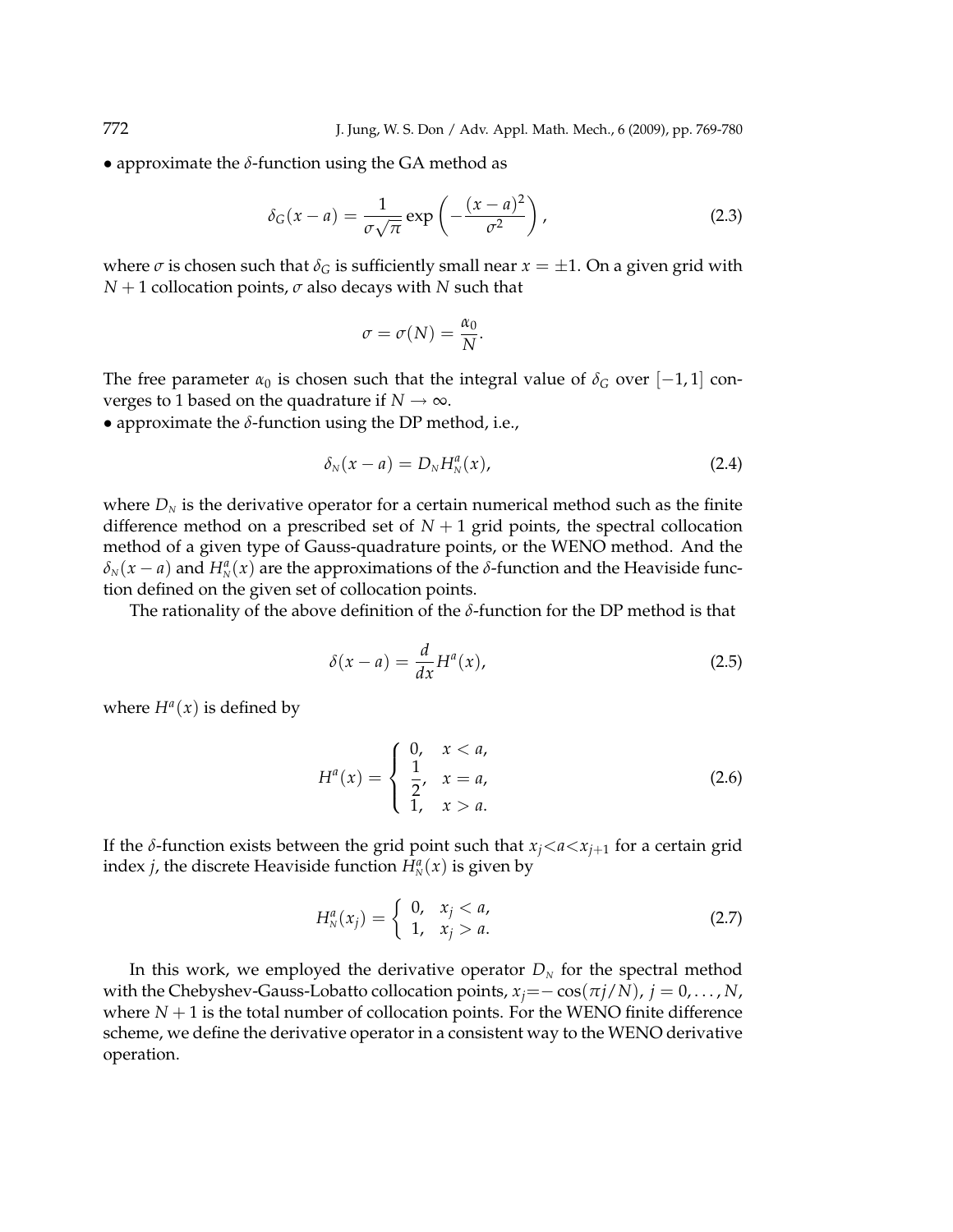### **3 PDEs with a stationary singular source**

In [6], several equations were used to demonstrate the accuracy and efficiency of the DP method mostly for the linear problems. In this section, we present numerical results for both linear and nonlinear scalar PDEs with a stationary singular source term. For the linear scalar PDEs, we solve the linear wave equation with a stationary singular source by the Chebyshev collocation method and the fifth order WENO finite difference method. For the nonlinear scalar sine-Gordon equation, we solve the PDEs with both the Chebyshev collocation method with the DP method and the second order finite difference method with the GA method.

It should be noted that the accurate, efficient and state-of-the-art algorithms are provided in the optimized Fortran 95 library PseudoPack2009 and used in the following examples.

#### **3.1 Linear wave equation**

Consider the scalar wave equation with a stationary singular source term in the domain *x* ∈  $[-1, 1]$ ,

$$
u_t + u_x = \delta(x), \qquad x \in [-1, 1], \quad t > 0,
$$
  
\n
$$
u(x, 0) = \sin(\pi x),
$$
  
\n
$$
u(-1, t) = \sin(\pi(-1 - t)),
$$
\n(3.1)

where a stationary singular source term is located at  $x = 0$ . The exact solution of the problem above is  $u(x,t) = \sin(\pi(x-t)) + H(x)$ .

Using the Chebyshev collocation method for the spatial differential term and the DP method for the singular source term, the semi-discrete formulation of the equation (3.1) can be expressed as

$$
\frac{d}{dt}U_j(t)=-D_N\big(U(x,t)-H_N(x)\big)|_{x=x_j},
$$

where  $H_N(x)$  is the discrete Heaviside function with a jump at  $x = 0$  and  $U(t)$  is the solution vector defined on the grid points *x<sup>j</sup>* . The system of ODE can now be advanced in time by a third order Runge-Kutta scheme. In [6], it has been shown that the DP method yields spectral accuracy for the linear wave equation (Fig. 4, in [6]).

To show that the DP method for the singular source is also applicable for the high order finite difference scheme, we also solve the equation with the fifth order WENO finite difference scheme. The right figure of Fig. 1 shows the pointwise errors in logarithmic scale with the WENO scheme using *N*=64 and *N*=100 grid points at the final time *t*=10.3. For the comparison, the result with the Chebyshev collocation method using *N*=16, 32, and 64 collocation points is also shown in the left figure of Fig. 1. As shown in the figure, the DP method also works well with the WENO method and convergence near *x*=0 is also observed although it is slower than the other region.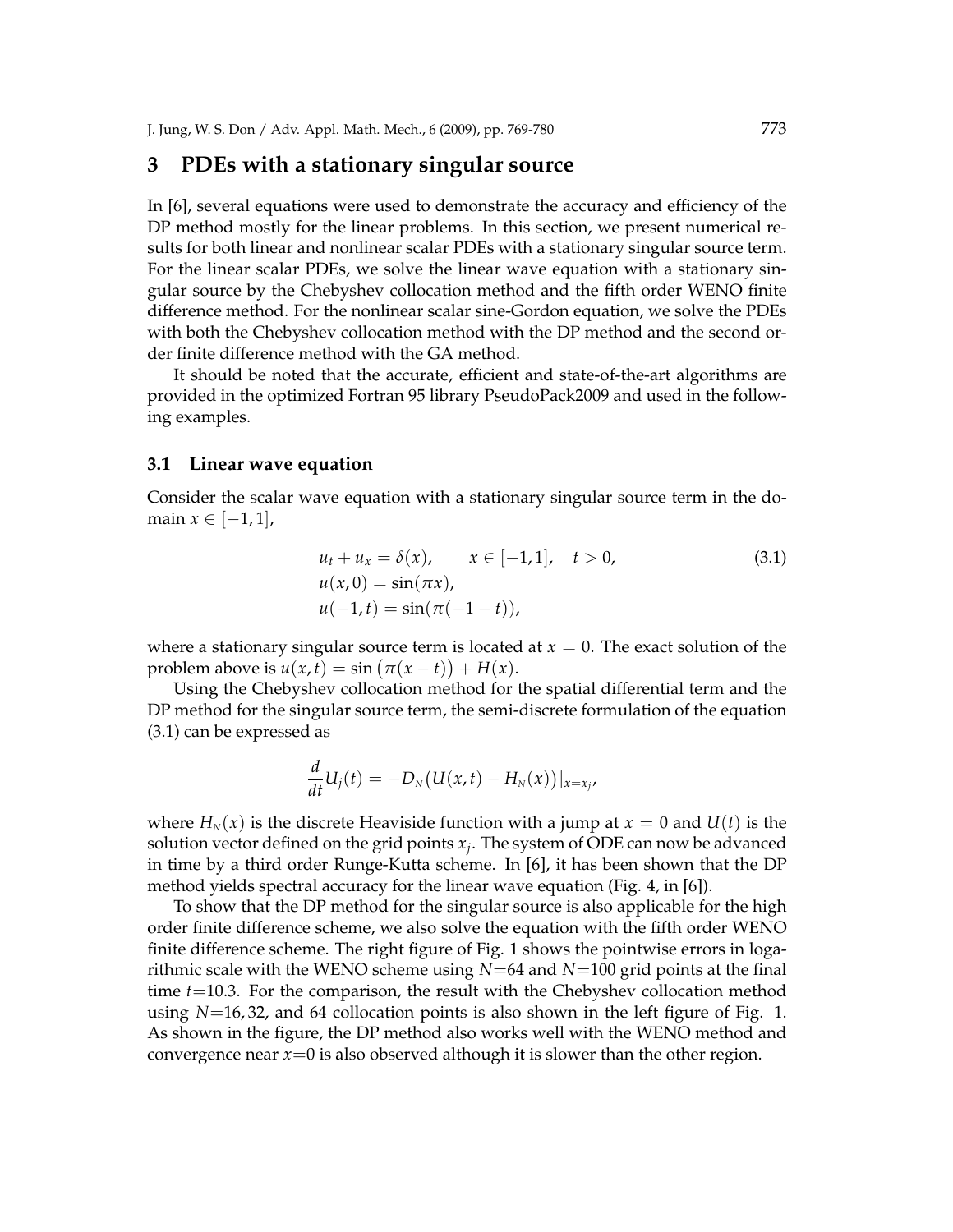

Figure 1: Pointwise error (in logarithmic scale) of the solution for the linear wave equation (3.1) with a stationary source term at  $\dot{t} = 10.3$ . Left: the Chebyshev collocation method using  $N = 16,32$ , and 64 Chebyshev-Lobatto collocation points. Right: with the fifth order WENO finite difference method using  $N = 64$ , and 100. The DP method is applied to the approximation of the  $\delta$ -function.

#### **3.2 Nonlinear sine-Gordon equation**

Now we consider solving a non-linear scalar PDE with a stationary singular source, namely, the sine-Gordon equation. The sine-Gordon equation in a disordered media [8, 9] might possess a point-like defect. The defect is modeled as a *δ*-function as a source term in the following equation

$$
u_{tt} - u_{xx} + \sin(u) = P(u), \quad -\infty < x < \infty, \quad t > 0,\tag{3.2}
$$

where  $P(u)$  is the potential term due to the defect and can be described as

$$
P(u) = \epsilon \, \delta(x) \, \sin(u). \tag{3.3}
$$

The non-zero constant  $\epsilon$  is the measure of the strength of the defect. If  $\epsilon$  is zero, we obtain the regular sine-Gordon equation. If  $\epsilon$  is large, the effect by the defect is also large to the global structure of the solution.

The governing equation (3.2) can be rewritten as

$$
u_{tt} - u_{xx} + (1 - \epsilon \delta) \sin u = 0. \tag{3.4}
$$

This equation is not integrable due to the term involving the  $\delta$ -function if  $\epsilon \neq 0$ . However, ignoring the *δ*-function source term, the sine-Gordon equation is integrable and there exists a soliton solution, known as the kink solution,

$$
u(x,t) = 4 \tan^{-1} \exp(\sigma z(x,t)), \tag{3.5}
$$

where

$$
z(x,t) = \frac{x - X}{\sqrt{1 - V^2}}, \quad X = Vt + X_0,
$$
\n(3.6)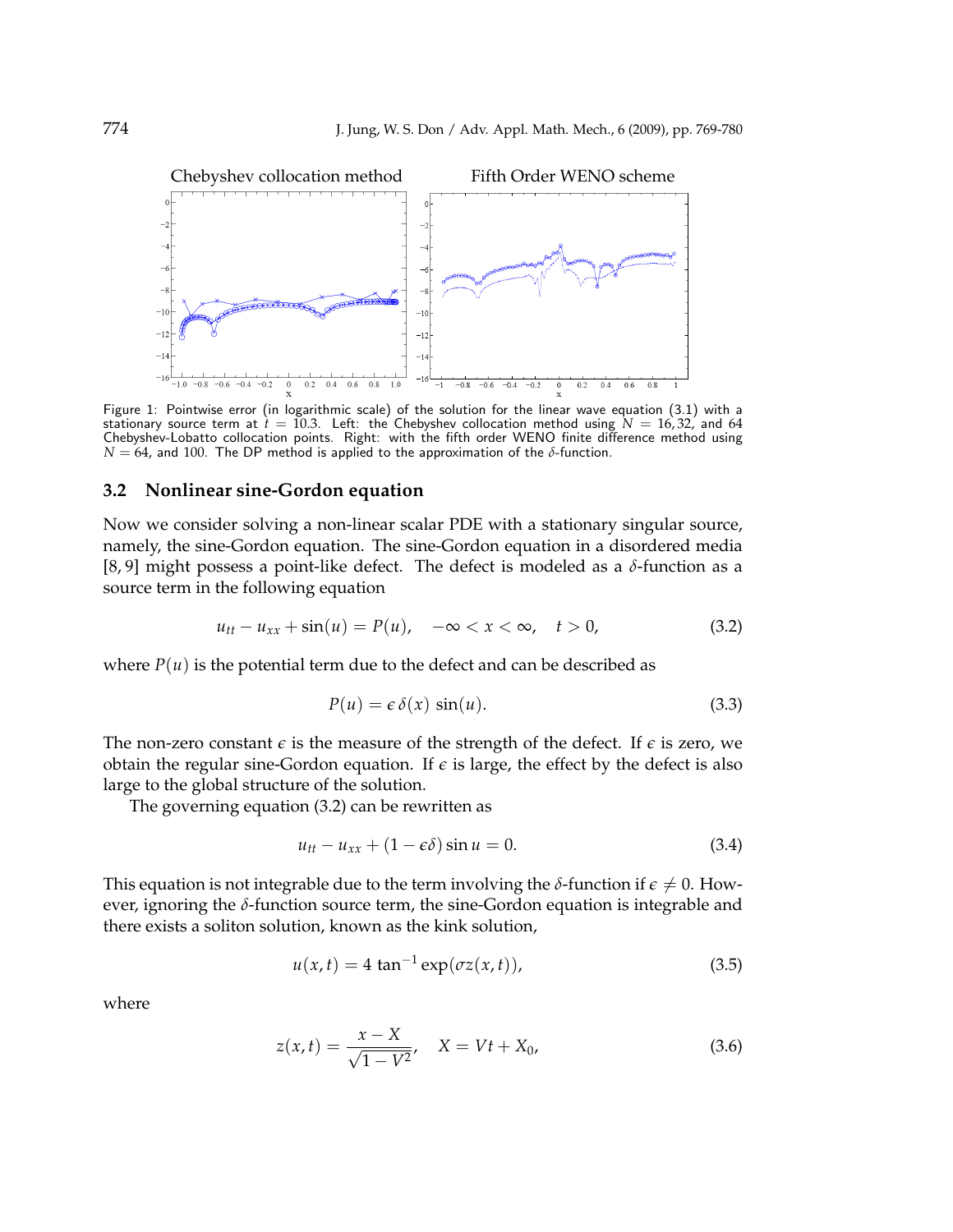J. Jung, W. S. Don / Adv. Appl. Math. Mech., 6 (2009), pp. 769-780 775

and *X* is the kink coordinate, *V* is the kink velocity and  $\sigma = \pm 1$  is the kink polarity.  $X_0$  is the initial location of the kink.

Using the DP method, we will attempt to simulate the interaction of the kink solution of the sine-Gordon equation with a stationary singular source term. We performed the numerical study using the Chebyshev collocation method and the second order finite difference scheme in space  $x \in [-8, 8]$ . The solution is advanced in time using the second order finite difference scheme.

The solution of the problem is defined by the boundary conditions at  $x = \pm 8$ . The incoming boundary condition is imposed at the left boundary

$$
u(-8,t) = \frac{-8 - X}{\sqrt{1 - V^2}}, \quad X = Vt + X_0,
$$
\n(3.7)

and the outflow boundary condition is imposed at the right boundary  $x = 8$ , such that at the boundary point the PDE  $u_t + u_x = 0$  is satisfied, that is,

$$
u(8,t) \leftarrow u(8,t) - \frac{\Delta t}{\Delta x}(u(8,t) - u(8-\Delta x,t)). \tag{3.8}
$$

With these boundary conditions, the problem models the nonlinear interaction between the *δ*-like forcing term and the kink solution which is coming into the physical domain through the left boundary with the constant speed *V*. The global solution moves toward the right boundary and exits the physical domain at the right boundary. The singular potential term yields the so-called critical behavior of the solution. It has been discussed that there exists a critical velocity *V<sup>c</sup>* [8, 9] such that

- if  $V < V_c$ , the kink solution  $u(x, t)$  is trapped at the potential well.
- if  $V > V_c$ , the kink solution  $u(x, t)$  will eventually penetrate the potential well.

Hence, when  $V \sim V_c$ , one can expect to observe the critical behavior of the solution. For more details about the critical behavior of the problem, we refer the readers to [8, 9].

Using the Chebyshev collocation method with the DP method for the singular source term, the semi-discretized version of the sine-Gordon equation can be written in the form of

$$
\frac{d^2U_j(t)}{dt^2} = D_N^2U(x,t)|_{x=x_j} - (I - \epsilon D_N H_N(x))|_{x=x_j} \sin(U(x_j,t)),
$$
\n(3.9)

where  $I = (1, \dots, 1)^T$ . A simple second order finite difference in time is used such that

$$
\frac{d^2U_j(t)}{dt^2} \to \frac{U_j^{n+1} - 2U_j^n + U_j^{n-1}}{\Delta t^2}.
$$
\n(3.10)

where  $U_j^n = U(x_j, t_n)$ ,  $n=2,\ldots$ , with a time step  $\Delta t$  and  $t_n=n\Delta t$ . The starting solution at the first time step  $U_j^1$  can be computed via a high order multi-step method.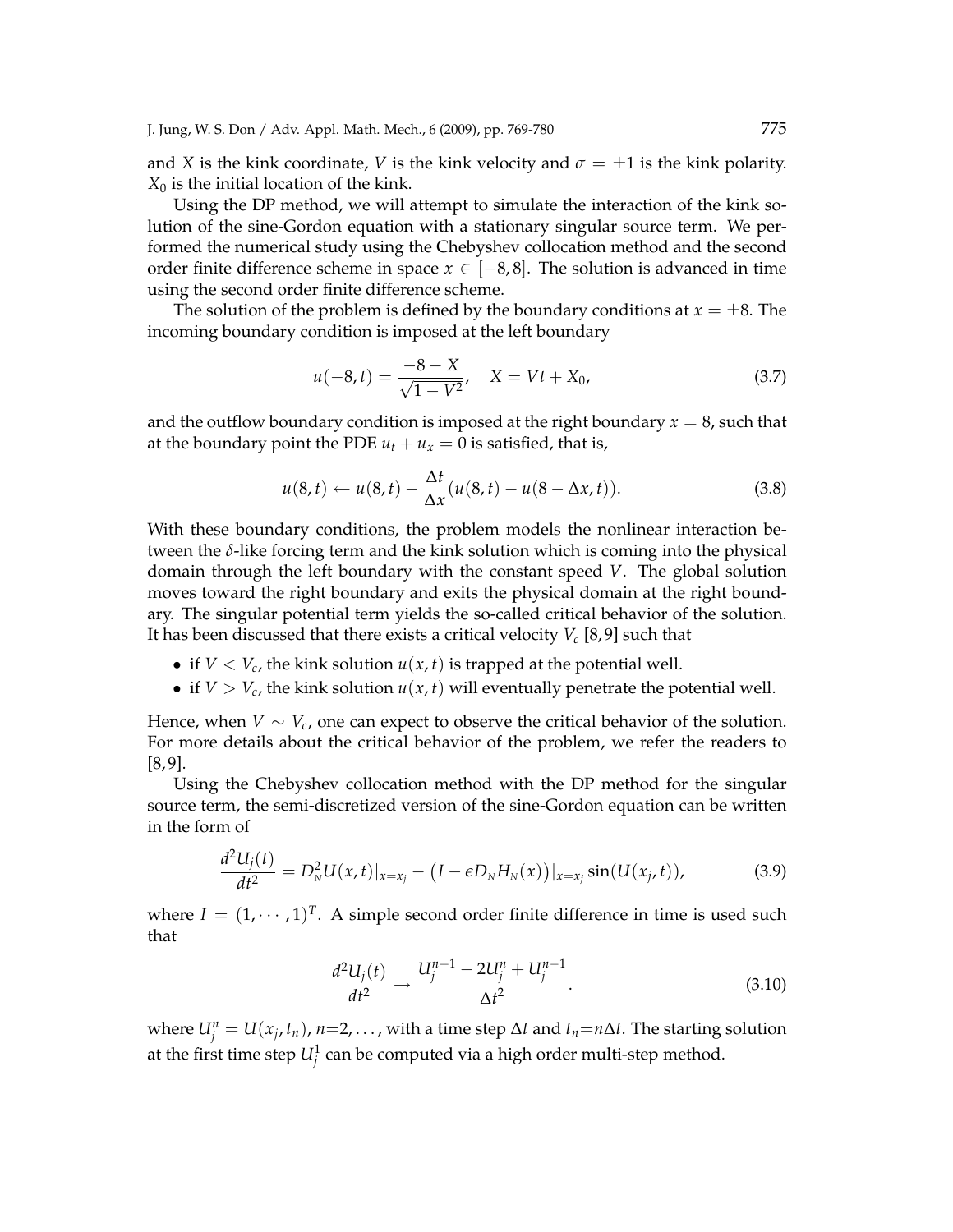For the comparison, we also solved the problem with a second order finite difference method with the GA method for the *δ*-function. For the numerical example, we use  $\epsilon$ =0.5 following [8].

It is quite surprising to see that the global collocation method works very well despite the fact that the DP method uses highly oscillatory approximation (the Gibbs phenomenon) of the *δ*-function on the collocation points. For the numerical approximation with the spectral method, we note that no filter was used.

Through a series of experiments with different velocity *V*, the critical velocity  $V_c$ was found to be  $0.121582 < V_c < 0.121583$  with the Chebyshev collocation method using *N*=128 collocation points, and 0.121581<*Vc*<0.121582 with the second order finite difference method using  $N = 2000$  uniformly spaced grid points. Here note that the critical velocity obtained with the spectral method is different from that obtained with the finite difference method.

The top two figures of Fig. 2 shows the solution behaviors at the sub-critical ve-



Figure 2: Subcritical (top) and supercritical (bottom) behaviors of the sine-Gordon equation with stationary singular source. Left: the second order finite difference method with  $N = 2000$  grid points. Right: the Chebyshev collocation methods with  $N = 128$  collocation points.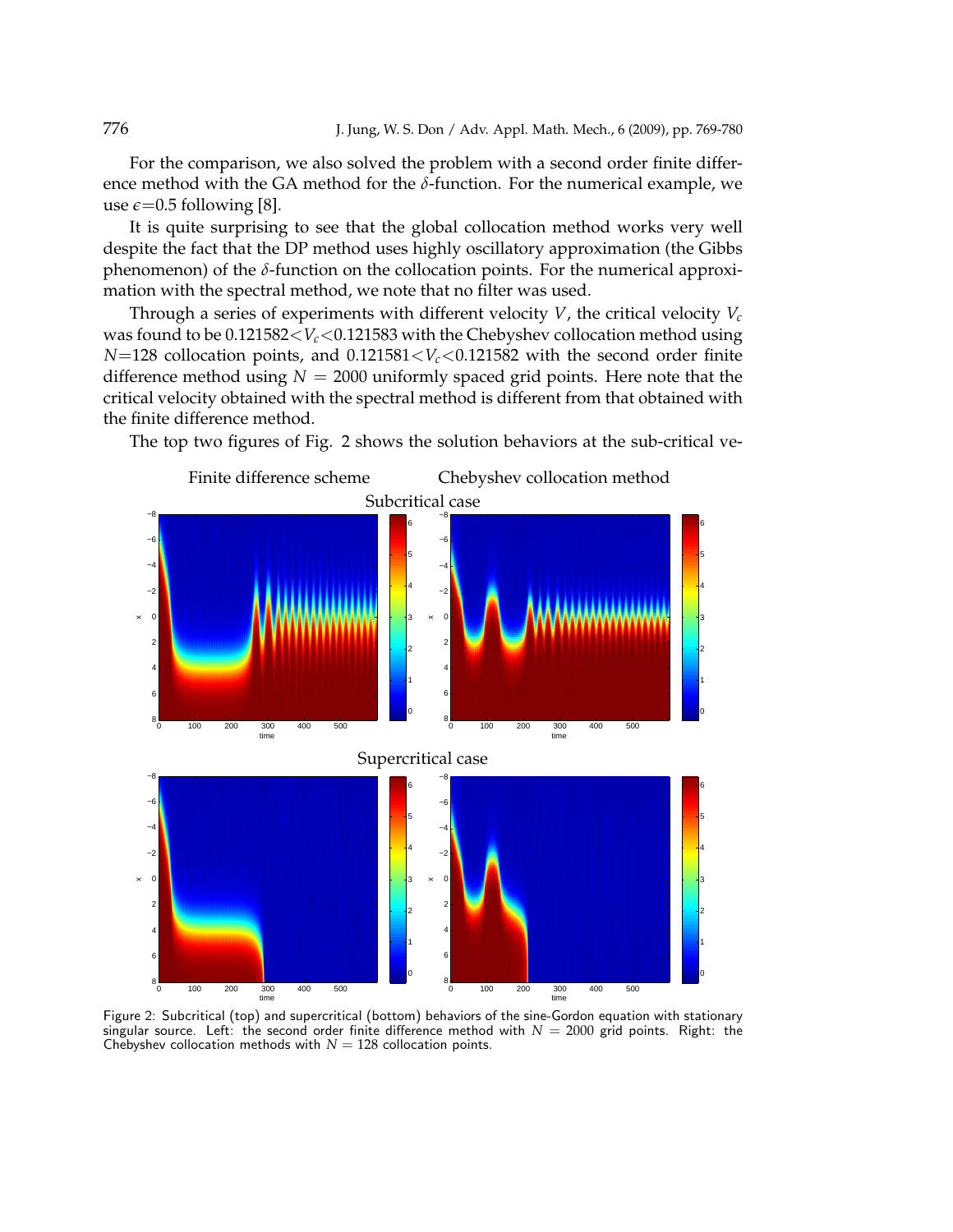locity  $V < V_c$  for both methods. The solutions are similar but the results with the Chebyshev collocation method clearly shows the one-bounce solution while the solution computed by the finite difference method monotonically exits the domain. For the super-critical case  $V>V_c$ , results from both methods show that the kink solution eventually penetrates the potential well and exits the domain (see the bottom two figures of Fig. 2). The exit times are, however, different and the global behaviors are also different for both methods. The GA method uses the local approach to the approximation of the *δ*-function while the DP method uses the global approach. The DP method is a more consistent way of approximating the *δ*-function. Our numerical experiments show that the global structures of the solutions with the GA and DP methods remain the same as the grids are refined. More detailed study will be given in our future work.

### **4 Linear scalar PDEs with a non-stationary singular source**

In this section, we will study the effect of the non-stationary singular source on the solution of hyperbolic equations. The linear scalar wave equation is employed as the model of this problem. This particular case illustrates some perils of modeling the singular source which is moving with a non-zero speed inside the computational domain.

Consider the following simple scalar one-way wave equation

$$
u_t + u_x = \epsilon \delta(x + ct), \quad x \in [-1, 1], \quad t > 0,
$$
\n(4.1)

where  $c > 0$  is the speed of moving  $\delta$ -function and  $\epsilon = 1$ . For simplicity, we assume that *c* is a constant with time. Together with the given initial and boundary conditions

$$
u(x,0) = \sin(\pi x), \quad u(-1,t) = \sin(\pi(-1-t)), \tag{4.2}
$$

the exact solution of this problem is

$$
u(x,t) = \begin{cases} \sin(\pi(x-t)), & x < -ct, \\ \sin(\pi(x-t)) + H(x+ct), & x \ge -ct. \end{cases}
$$
(4.3)

The equation (4.1) is solved with the fifth order WENO-Z finite difference scheme. We will use *c*=1/16 and refine the grid by doubling the number of grid points *N*=250, 500 and 1000. The scheme is advanced to the final time *t*=10 using the third order TVD Runge-Kutta scheme with the CFL number, *CFL*=0.01 or smaller.

In the left figure of Fig. 3, the exact and the numerical solution of the problem with the non-stationary singular source, which is being approximated by the DP method, are shown at  $t=10$  with  $N=1000$  grid points. The singularity has moved from  $x=0$ to *x*=−5/8. Here we see that the numerical solution yields a small scale oscillations to the right of the singularity. It should be noted that similar small scale oscillations (albeit obscured by the Gibbs oscillations) can also be observed if one simulates the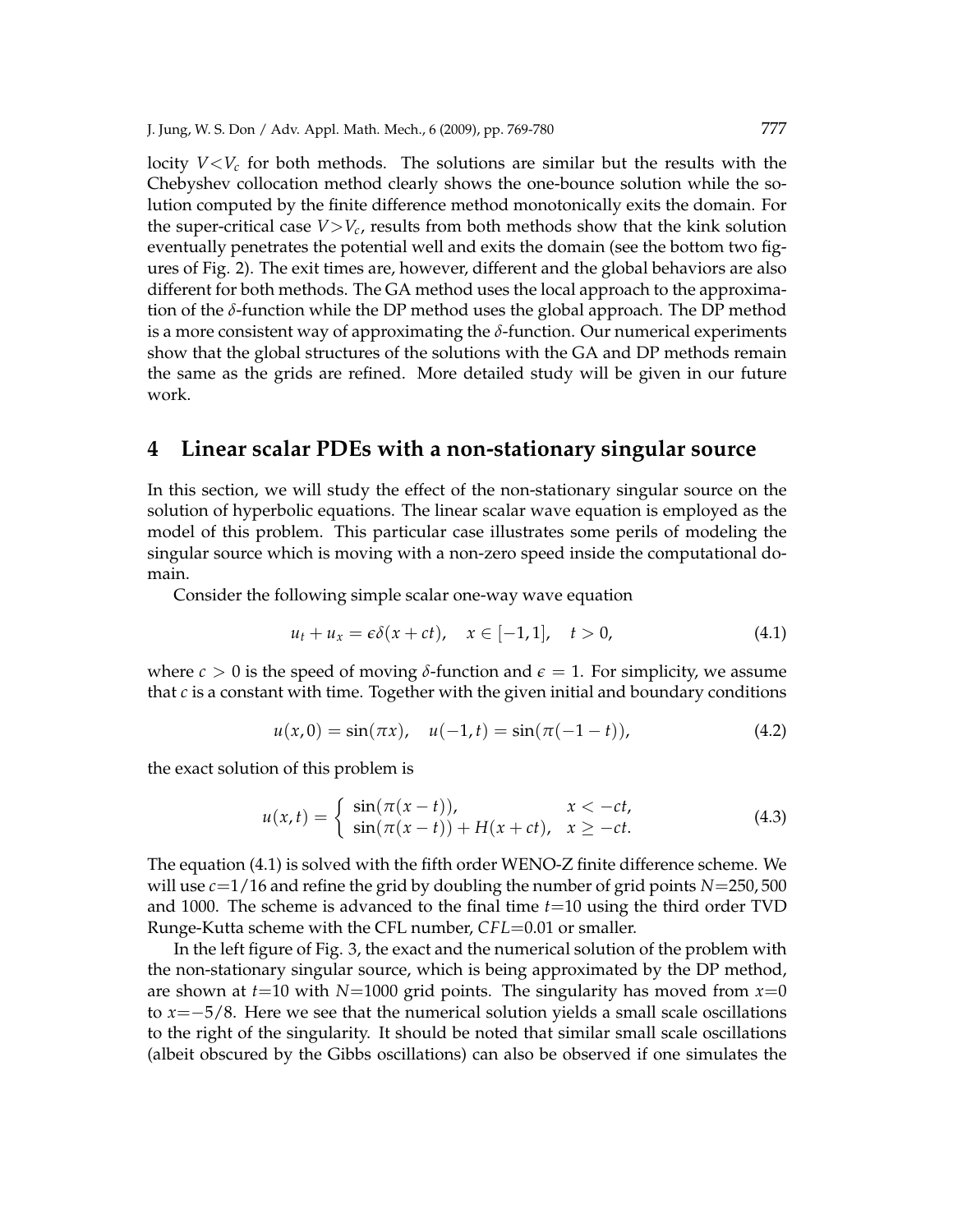same problem with the spectral method. Since the high order WENO finite difference schemes are often used for capturing solutions exhibiting singular behaviors like shock solutions, one would lead to believe that the oscillations could be real. To demonstrate more clearly that the oscillations are not real, we use the simple frequency analysis. It is found that the frequency of the oscillations is directly proportional to the number of grid points *N*. In the right figure of Fig. 3, it is shown that the frequency of the oscillations is doubled as the number of grid points *N* is doubled. Furthermore, the amplitude of the oscillations does not decrease much even when the grid is highly refined. In other words, these oscillations are purely numerical artifact due to the discretization of the *δ*-function on the discrete finite grid. As the *δ*-function moves, the discrete grid can no longer support the definition of the *δ*-function between the two grid points resulting in the oscillatory behavior. In this particular case, we measure the wavelength of the oscillations from the data and find that the wavelength *λN*=0.137, 0.0675, 0.0339 for *N*=250, 500 and 1000, respectively. The reason for this is



Figure 3: Left: the exact solution (black), numerical solution (red) and the pointwise error (blue) of the scalar wave equation with a non-stationary singular source, which is being approximated by the DP method, at  $t = 10$  using  $N = 1000$  grid points. Right: the pointwise error of the solution at  $t = 10$  with  $N = 250$ , 500 and 1000.



Figure 4: (Left) The exact solution (black), numerical solution (red) and the error (blue) of the scalar wave equation with a non-stationary singular source, which is being approximated by the GA method, at  $t = 10$ using with  $N = 1000$  grid points. (Right) The pointwise error of the solution at  $t = 10$  with  $N = 250, 500$ and 1000.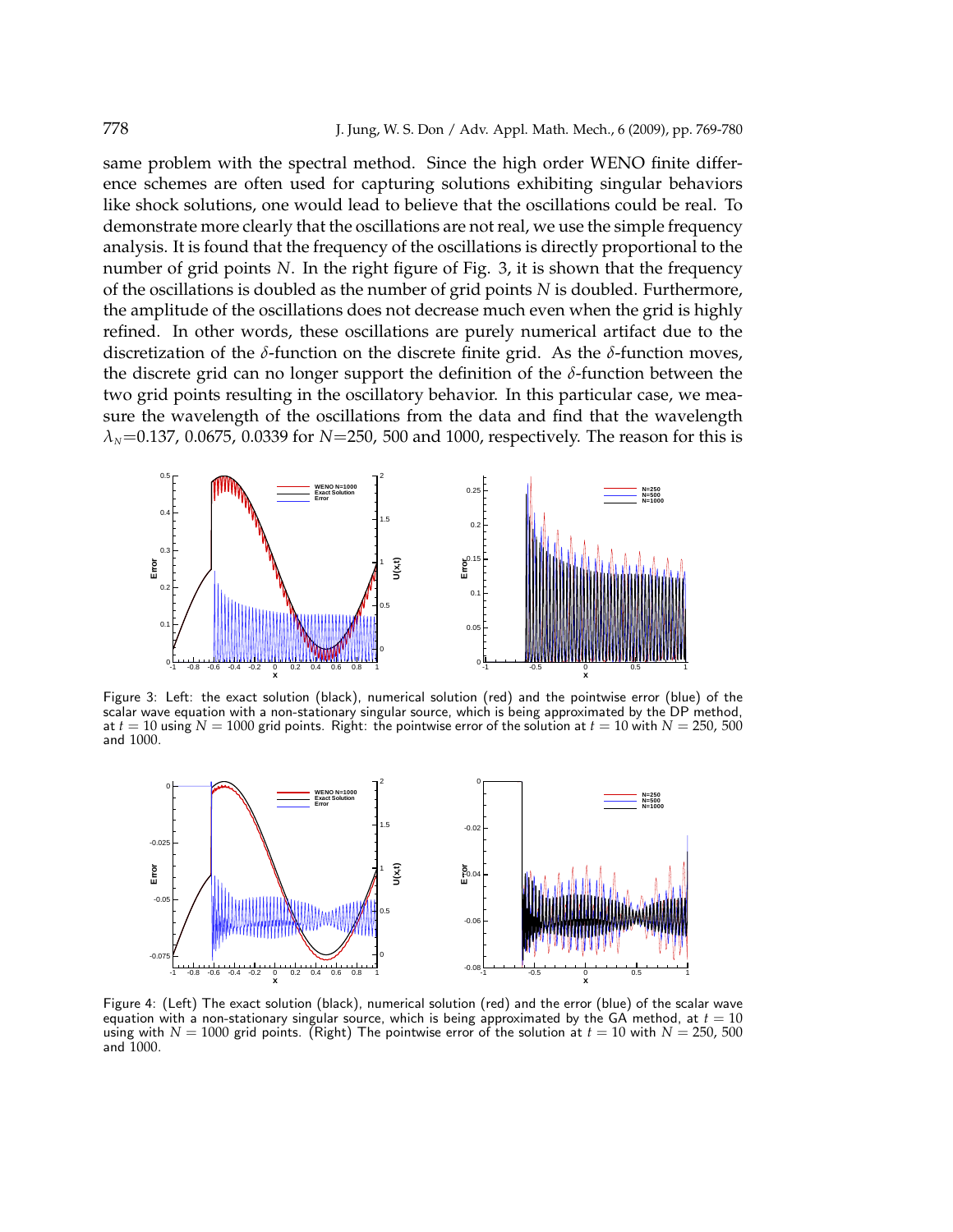J. Jung, W. S. Don / Adv. Appl. Math. Mech., 6 (2009), pp. 769-780 779

as following. The grid spacing is ∆*x* and the speed of propagation of the *δ*-function is *c*. The given PDE will only convey the full effect of the *δ*-function only when the *δ*-function jumps from one grid point *x<sup>j</sup>* to the next grid point *xj*−1. The time interval that the *δ*-function takes to make the full jump will be  $Δt = λ<sub>N</sub> = Δx/c = 2/(Nc)$ , which yields the corresponding values of  $\lambda_N$ =0.128, 0.064, 0.032. This is why the frequency of the oscillations is doubled when the number of grid points is doubled. In the case of the stationary singular source, *c* tends to zero. Then the wavelength of the oscillations tends to become  $\infty$ . This explains why the numerical oscillations will not appear in the stationary singular source.

In Fig. 4, similar small scale oscillations appear in the solution of the problem with the non-stationary singular source, which is being approximated by the GA method, at *t*=10 using *N*=1000 grid points. The pointwise error of the solution is also shown with *N*=250, 500 and 1000 grid points in the right figure.

Similar results have been obtained for different version of the WENO finite difference methods, different CFL number and different speed of the moving *δ*-function, *c*.

### **5 Conclusions**

In this paper, we consider the linear and nonlinear scalar PDEs for both the stationary and non-stationary singular source term represented by the Dirac *δ*-function. We use the Gaussian approximation method and the direct projection method for the approximation of the *δ*-function. It has been shown that the direct projection method yields a good result for the nonlinear problems as well. For the nonlinear problem, we solve the sine-Gordon equation with the point-limit defect modeled by the *δ*-function. Compared to the results with the finite difference method, the spectral approximation with the direct projection method reveals the details of dynamics of the solution with great efficiency.

We also study the numerical issues arising when the non-stationary source term is considered for the linear wave equation as the model problem for general hyperbolic PDEs with a non-stationary singular source term. We solve numerically such model problem on a discrete grid system using the spectral collocation and the high order WENO-Z finite difference scheme. It is shown that the uncertainty of the location of the *δ*-function between grid points causes the numerical oscillations. Since the *δ*-function is propagating through the discrete grid points, the oscillations are characterized as the periodic bump solutions when the *δ*-function passes through the grid points. Such oscillations are propagating over the domain according to the given PDE. If the magnitude of the singular source term is small, the oscillations would be small. They are, however, inevitable as long as the  $\delta$ -function is approximated on the discrete grid points. We show the relation of the frequency of the oscillations to the step size of the grids and speed of the propagation of the  $\delta$ -function. It is shown that the frequency of oscillations is doubled if the number of grid points is doubled. Such os